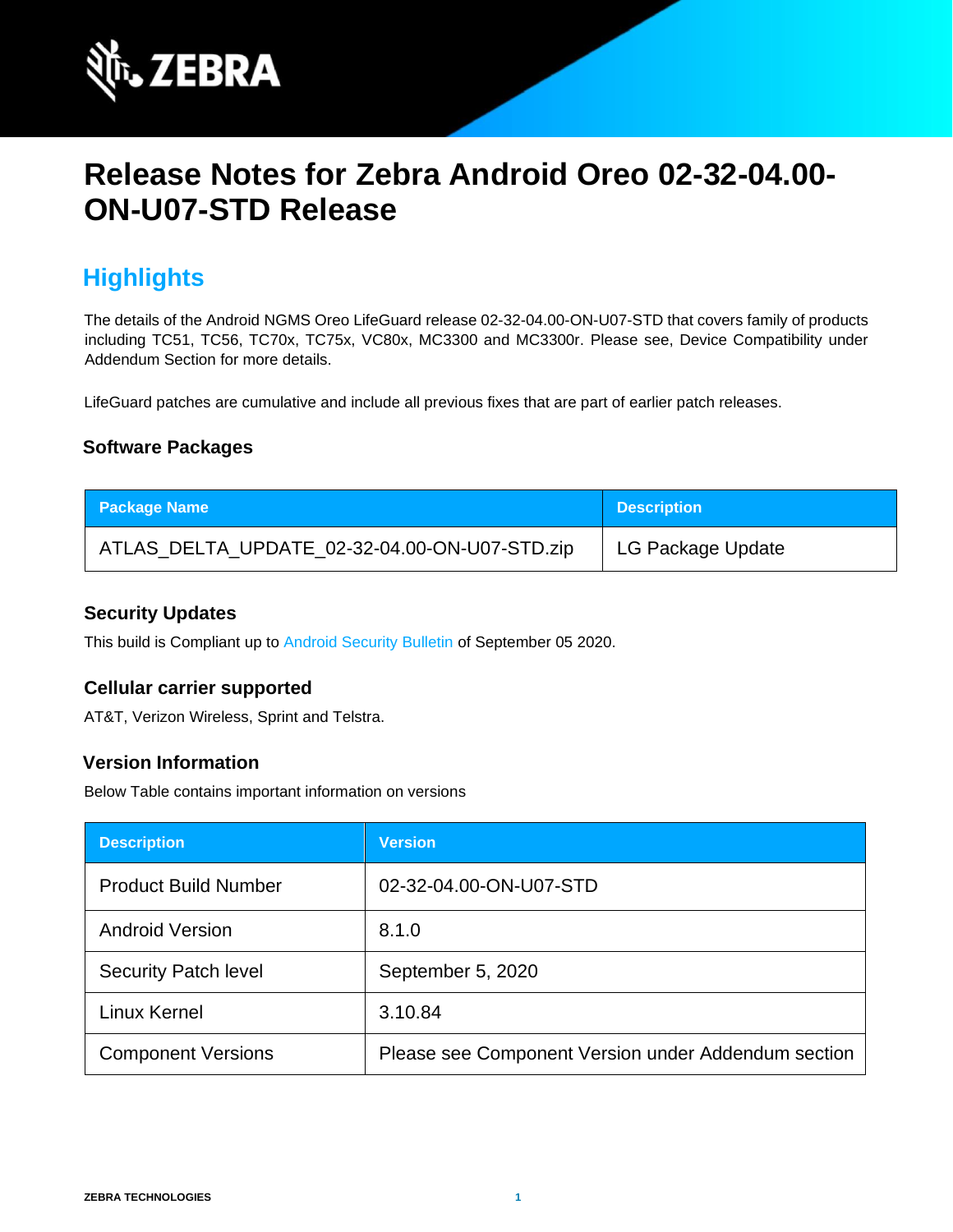

# **LG U07 Updates**

- ❖ ATLAS\_DELTA\_UPDATE\_02-32-04.00-ON-U07-STD.zip (NGMS)
	- o Updated below mentioned components:
		- MXMF 10.1.0.47
		- DataWedge 8.1.47
		- EMDK 8.1.9.2709
		- OSx QCT.81.8.12.6
		- WiFi Firmware 7.35.205.8\_20200421
		- WorryFree WiFi Analyzer WFW\_BA\_2\_6.0.0.002\_O

### o **Resolved Issues**

- ‒ SPR39491 Resolved an issue wherein voice calls intermittently becomes one way when connected in a FT (802.11r) network.
- ‒ SPR40260 Resolved an issue wherein the QR Code provisioning from Built-In Scanner fails if the component name in QR code has implicit class name.
- ‒ SPR40326 Resolved an issue wherein Mobile Network menu gets disabled when the SettingsMgr CSP disabled Airplane mode.
- WFW VoIP Analysis SIP-RTP Enhancement.

# **LG U06 Updates**

### ❖ ATLAS\_DELTA\_UPDATE\_02-32-04.00-ON-U06-STD.zip (NGMS)

- o Updated below mentioned components:
	- Scanning Framework 23.2.8.0
	- Digimarc library 3.8.1
	- Baseband ATLAS-W200720A-008.2-00033.0
	- Webview 83.0.4103.83

### o **Resolved Issues**

- SPR40075 Resolved an issue wherein VC80x was rebooting randomly.
- SPR40250 Resolved an issue wherein user was unable to power off the device by clicking on the Power menu item while automation suite was running on the device.
- SPR40284 Resolved an issue wherein Pac Auto Proxy was not working at times.
- SPR37862 Added support for "Send Characters as Events" option.
- ‒ SPR40347 Resolved an issue wherein streaming of certain MP3 files used to fail.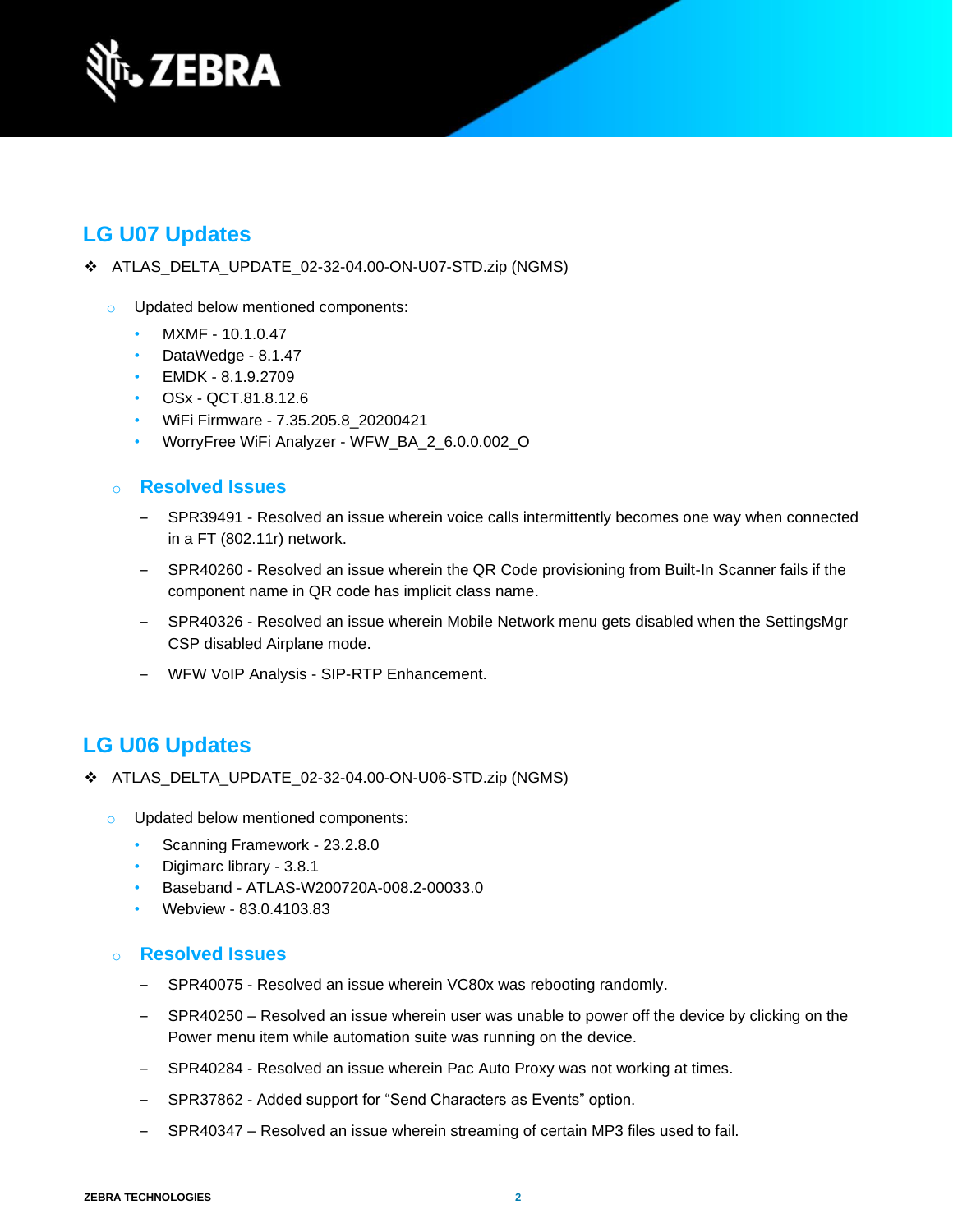

- ‒ SPR39808 Resolved an issue wherein timestamp was missing in DotCode scanned data.
- SPR38723 Added support to limit the max log size in Rxlogger QxDM Plugin.
- SPR40197 Updated WebView version to 83.0.4103.83.

## **LG U06 Updates**

- ❖ ATLAS\_DELTA\_UPDATE\_02-32-04.00-ON-U06-STD.zip (NGMS)
	- o Updated below mentioned components:
		- Scanning Framework 23.2.8.0
		- Digimarc library 3.8.1
		- Baseband ATLAS-W200720A-008.2-00033.0
		- Webview 83.0.4103.83

#### o **Resolved Issues**

- SPR40075 Resolved an issue wherein VC80x was rebooting randomly.
- ‒ SPR40250 Resolved an issue wherein user was unable to power off the device by clicking on the Power menu item while automation suite was running on the device.
- SPR40284 Resolved an issue wherein Pac Auto Proxy was not working at times.
- ‒ SPR37862 Added support for "Send Characters as Events" option.
- ‒ SPR40347 Resolved an issue wherein streaming of certain MP3 files used to fail.
- ‒ SPR39808 Resolved an issue wherein timestamp was missing in DotCode scanned data.
- ‒ SPR38723 Added support to limit the max log size in Rxlogger QxDM Plugin.
- ‒ SPR40197 Updated WebView version to 83.0.4103.83.

# **LG U03 Updates**

- ❖ ATLAS\_DELTA\_UPDATE\_02-32-04.00-ON-U03-STD.zip (NGMS)
	- o Updated below mentioned components:
		- MXMF 10.1.0.33
		- DataWedge 8.1.38
		- EMDK 8.1.6.2706
		- StageNow 4.3.2.3
		- PTT Express 3.1.46 (Added PTT Express A la Carte license)
		- Baseband ATLAS-W200507A-007.3-00027.0

#### o **Resolved Issues**

‒ SPR39647 – Resolved an issue wherein CODE39 symbology was not being decoded.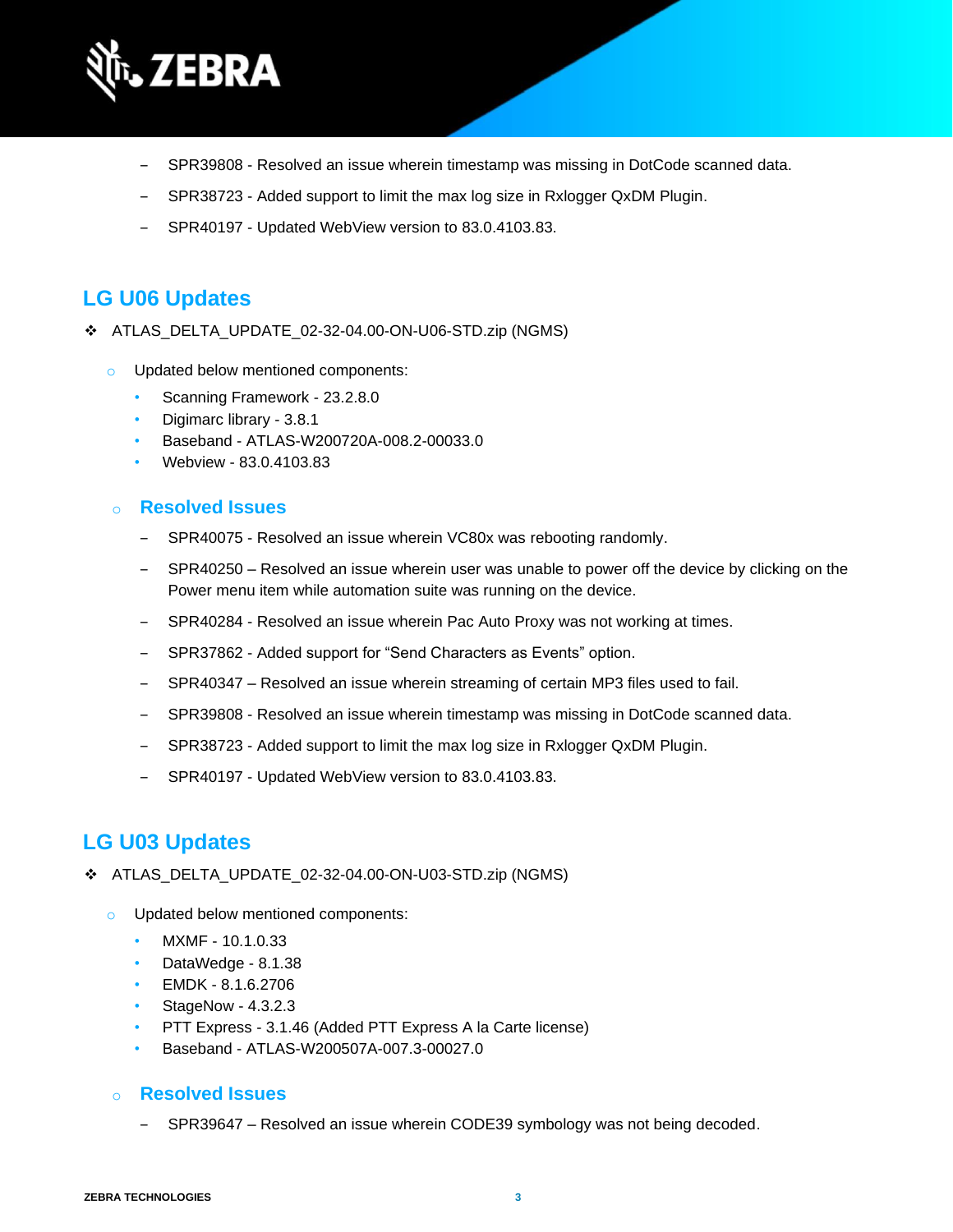

- ‒ SPR39819 Resolved an issue wherein an additional "Enter key" was being added in the barcode. data when Datawedge ADF rule for Line feed Action Key Char was set to "Send Char" 10.
- ‒ SPR39855 Resolved an issue wherein device was unable to connect to internet using WIFI hotspot on Telstra network.

## **LG U02 Updates**

- ❖ ATLAS\_DELTA\_UPDATE\_02-32-04.00-ON-U02-STD.zip (NGMS)
	- o Updated below mentioned components:
		- Fusion FUSION\_BA\_2\_11.1.0.004\_O
		- Radio BA\_2\_11.1.0.002\_O
		- Application BA\_2\_11.1.0.003\_O
		- Middleware BA\_2\_11.1.0.003\_O

#### o **Resolved Issues**

- ‒ SPR39492 Resolved an issue wherein device failed to connect to internet when connected via iPhone Wi-Fi hotspot.
- ‒ SPR38712 Resolved an issue wherein writing to ISO15693 NFC tags would fail.
- SPR39739 Updated WebView version to 80.0.3987.8.
- ‒ SPR39933 Resolved an issue wherein disabling of captive portal via StageNow was not working on TC75x HW ID 33 device.

# **Installation Requirements**

- ADB installed on the PC (including adb drivers)
- USB debugging turned ON (from Developer options)
- Download LG Package and Reset Packages (Optional)
- Device has at least:
	- ‒ Version 02-32-04.00-ON-U00-STD

# **Installation Instructions**

#### **Software update procedure**

The installation instructions assume user has ADB installed on their PC (the adb drivers etc..) and user device has developer options enabled and USB debugging ON. Instructions on HOW TO enable ADB is also captured in the user guide. Please check following link for more information on installation and setup instructions.

• [Installation and setup instructions](https://www.zebra.com/content/dam/zebra_new_ia/en-us/software/operating-system/tc5x-tc7x-shared-operating-system/atlas_oreo-os-update-instructions.pdf)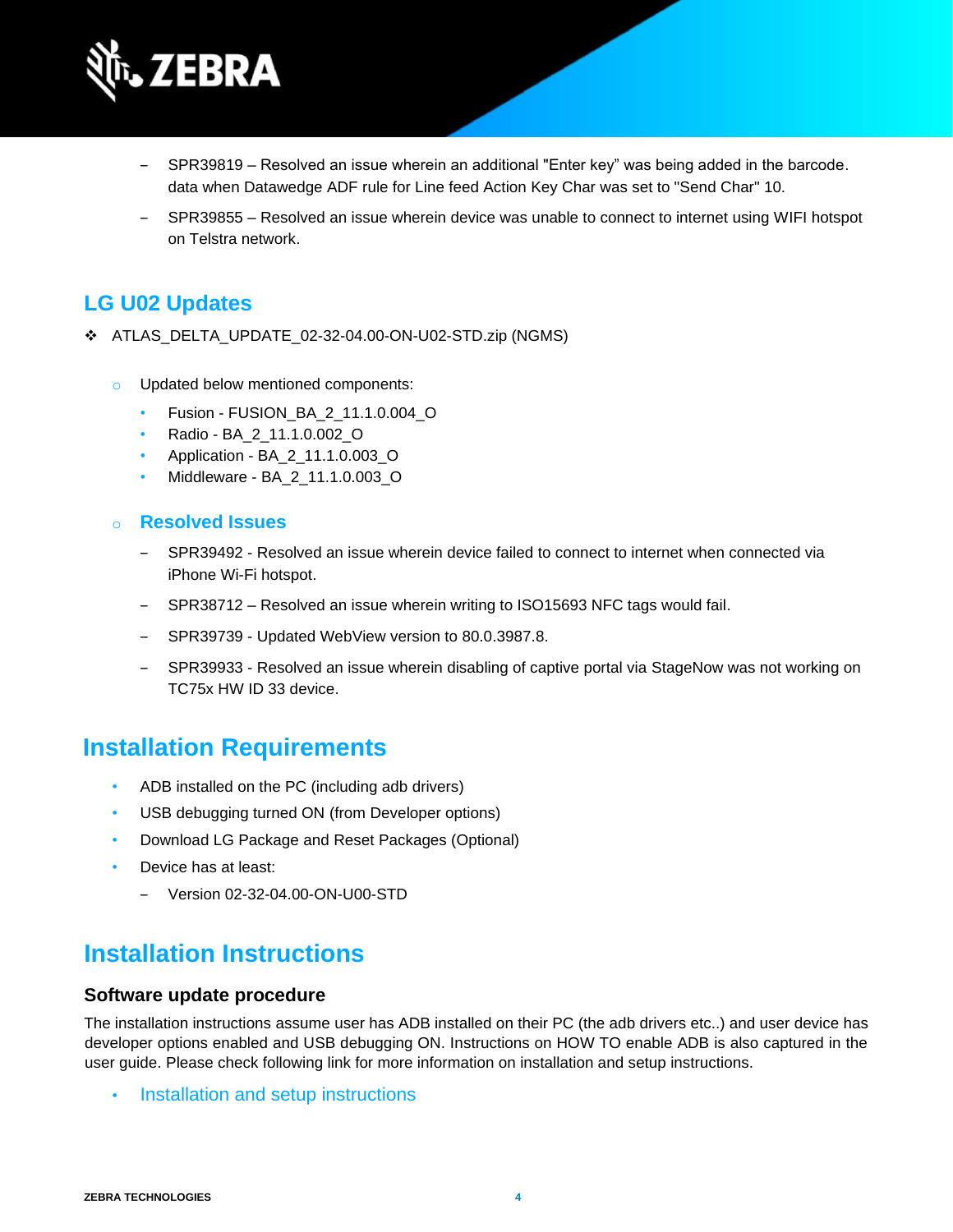

# **Addendum**

## **Device Compatibility**

This software release has been approved for use on the following devices.

## [TC51 Home Page](https://www.zebra.com/us/en/support-downloads/mobile-computers/handheld/tc51.html)

| <b>TC51</b>               |                         |  |  |
|---------------------------|-------------------------|--|--|
| <b>Device Part Number</b> | <b>Operating System</b> |  |  |
| TC510K-2PAZU2P-US         | Android O               |  |  |
| TC510K-2PAZU2P-A6         | Android O               |  |  |
| TC510K-2PAZU4P-US         | Android O               |  |  |
| TC510K-2PAZU4P-A6         | Android O               |  |  |
| TC510K-2HDZU2P-US         | Android O               |  |  |
| TC510K-2HDZU2P-A6         | O hionhnA               |  |  |
| TC510K-2PAZU2P-IA         | Android O               |  |  |
| TC510K-2PAZU4P-IA         | Android O               |  |  |
| TC510K-2HDZU4P-US         | O bionbnA               |  |  |
| TC510K-2HDZU4P-A6         | Android O               |  |  |

### [TC70x Home Page](https://www.zebra.com/us/en/support-downloads/mobile-computers/handheld/tc70x.html)

| TC70x                     |                         |  |  |
|---------------------------|-------------------------|--|--|
| <b>Device Part Number</b> | <b>Operating System</b> |  |  |
| TC700K-02B22B0-A6         | Android O               |  |  |
| TC700K-02B24B0-A6         | Android O               |  |  |
| TC700K-02B22B0-US         | Android O               |  |  |
| TC700K-02B24B0-US         | Android O               |  |  |
| TC700K-02B22B0-IA         | Android O               |  |  |

| <b>FIPS and TAA Compliant SKUS</b> |                         |  |  |
|------------------------------------|-------------------------|--|--|
| <b>Device Part Number</b>          | <b>Operating System</b> |  |  |
| TC510K-2PAZU4P-FT                  | Android O               |  |  |
| TC510K-2HDZU4P-FT                  | Android O               |  |  |
| TC700K-02B24B0-FT                  | Android O               |  |  |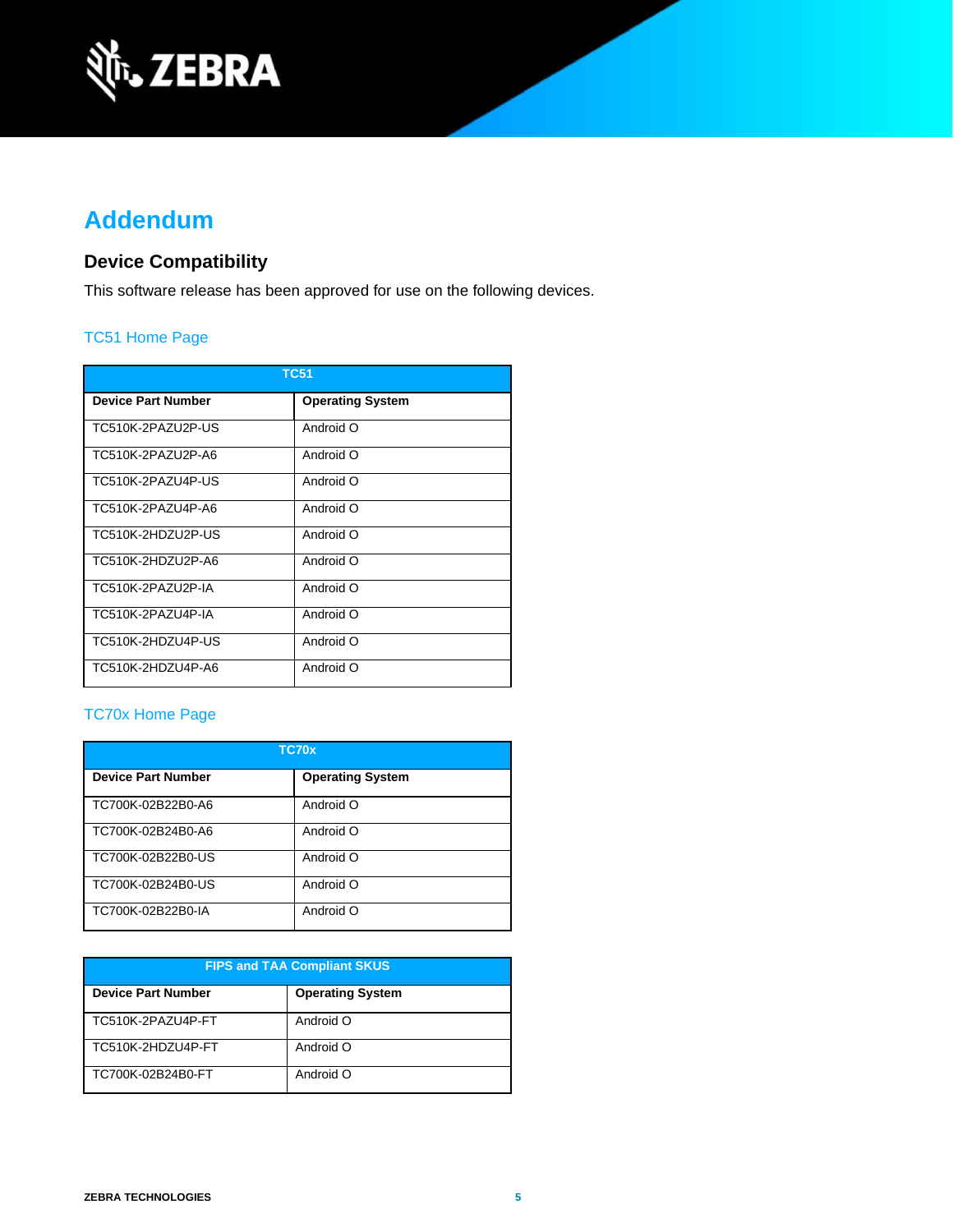

## [TC56 Home Page](https://www.zebra.com/us/en/support-downloads/mobile-computers/handheld/tc56.html)

| <b>TC56</b>               |                         |  |  |
|---------------------------|-------------------------|--|--|
| <b>Device Part Number</b> | <b>Operating System</b> |  |  |
| TC56CJ-2PAZU2P-US         | Android O               |  |  |
| TC56C.I-2PAZU2P-A6        | Android O               |  |  |
| TC56DJ-2PAZU2P-A6         | Android O               |  |  |
| TC56DJ-2PAZU2P-BR         | Android O               |  |  |
| TC56DJ-2PAZU2P-IA         | Android O               |  |  |
| TC56DJ-2PAZU2P-CN         | Android O               |  |  |
| TC56DJ-2PAZU2P-TN         | Android O               |  |  |
| TC56DJ-2PAZU2P-ID         | Android O               |  |  |
| TC56CJ-2PAZU4P-US         | Android O               |  |  |
| TC56C.I-2PAZU4P-A6        | Android O               |  |  |
| TC56DJ-2PAZU4P-A6         | Android O               |  |  |
| TC56DJ-2PAZU4P-BR         | Android O               |  |  |
| TC56DJ-2PAZU4P-IA         | Android O               |  |  |
| TC56DJ-2PAZU4P-CN         | Android O               |  |  |
| TC56DJ-2PAZU4P-TN         | Android O               |  |  |
| TC56DJ-2PAZU4P-ID         | Android O               |  |  |

## [TC75x Home Page](https://www.zebra.com/us/en/support-downloads/mobile-computers/handheld/tc75x.html)

| <b>TC75x</b>       |                         |  |  |
|--------------------|-------------------------|--|--|
| Device Part Number | <b>Operating System</b> |  |  |
| TC75EK-22B22AB-US  | Android O               |  |  |
| TC75EK-22B24AB-US  | Android O               |  |  |
| TC75EK-22F22AB-US  | Android O               |  |  |
| TC75EK-22B22AF-US  | Android O               |  |  |
| TC75FK-22B22AD-A6  | Android O               |  |  |
| TC75FK-22B24AD-A6  | Android O               |  |  |
| TC75FK-22B22AD-BR  | Android O               |  |  |
| TC75FK-22B22AD-IA  | Android O               |  |  |
| TC75FK-22B22AD-ID  | Android O               |  |  |
| TC75FK-22B22AD-TN  | Android O               |  |  |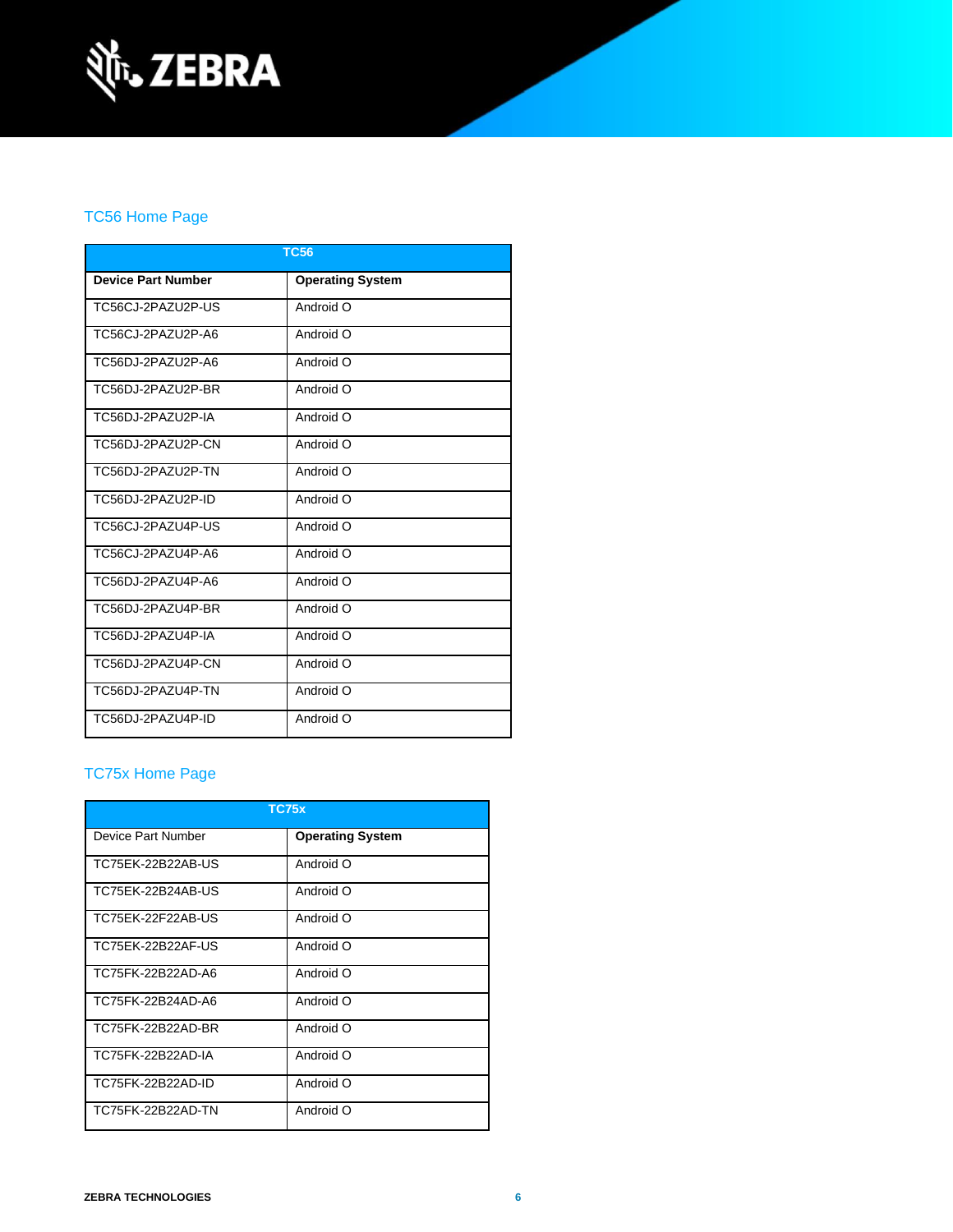

| TC75FK-22F22AD-A6 | Android O |
|-------------------|-----------|
| TC75FK-22B22AD-TW | Android O |
| TC75GK-22B22AD-A6 | Android O |
| TC75GK-22B24AD-A6 | Android O |
| TC75GK-22F22AD-A6 | Android O |

| <b>FIPS and TAA Compliant SKUS</b> |                         |  |  |
|------------------------------------|-------------------------|--|--|
| <b>Device Part Number</b>          | <b>Operating System</b> |  |  |
| TC56CJ-2PAZU4P-FT                  | Android O               |  |  |

| <b>FIPS and TAA Compliant SKUS</b> |                         |  |
|------------------------------------|-------------------------|--|
| <b>Device Part Number</b>          | <b>Operating System</b> |  |
| TC75EK-22B24AB-FT                  | Android O               |  |

### [VC80x Home Page](https://www.zebra.com/us/en/support-downloads/mobile-computers/vehicle-mounted/vc80x.html)

| <b>VC80x USA</b>   |                                |                         |  |
|--------------------|--------------------------------|-------------------------|--|
|                    | <b>Device Part Number</b>      | <b>Operating System</b> |  |
| <b>Warehouse</b>   | VC80X-10SSRAABBA-U             | Android O               |  |
| Freezer            | VC80X-10FSRAABBA-U             | Android O               |  |
| <b>Outdoor</b>     | VC80X-10SORAABBA-U             | Android O               |  |
|                    |                                |                         |  |
|                    | <b>VC80x Rest of the World</b> |                         |  |
| Warehouse          | VC80X-10SSRAABBA-I             | Android O               |  |
| Freezer            | VC80X-10FSRAABBA-I             | Android O               |  |
| <b>Outdoor</b>     | VC80X-10SORAABBA-I             | Android O               |  |
|                    |                                |                         |  |
| <b>VC80x India</b> |                                |                         |  |
| Warehouse          | VC80X-10SSRAABBA-IN            | Android O               |  |
| <b>Outdoor</b>     | VC80X-10SORAABBA-IN            | Android O               |  |

### MC3300 [Home Page](https://www.zebra.com/us/en/support-downloads/mobile-computers/handheld/mc3300.html)

| <b>MC3300</b>             |                         | <b>MC3300</b>             |                         |
|---------------------------|-------------------------|---------------------------|-------------------------|
| <b>Device Part Number</b> | <b>Operating System</b> | <b>Device Part number</b> | <b>Operating System</b> |
| MC330M-RL3SA2RW           | Android O               | MC330K-GI4HA4US           | Android O               |
| MC330M-RL2SA2RW           | Android O               | MC330K-GI4HA3US           | Android O               |
| MC330M-RL40A2US           | Android O               | MC330K-GI3HA3US           | Android O               |
| MC330M-RL3SA2US           | Android O               | MC330K-GE4HA4US           | Android O               |

| <b>MC3300</b>      |                         |  |
|--------------------|-------------------------|--|
| Device Part number | <b>Operating System</b> |  |
| MC330K-GI4HA4US    | Android O               |  |
| MC330K-GI4HA3US    | Android O               |  |
| MC330K-GI3HA3US    | Android O               |  |
| MC330K-GE4HA4US    | Android O               |  |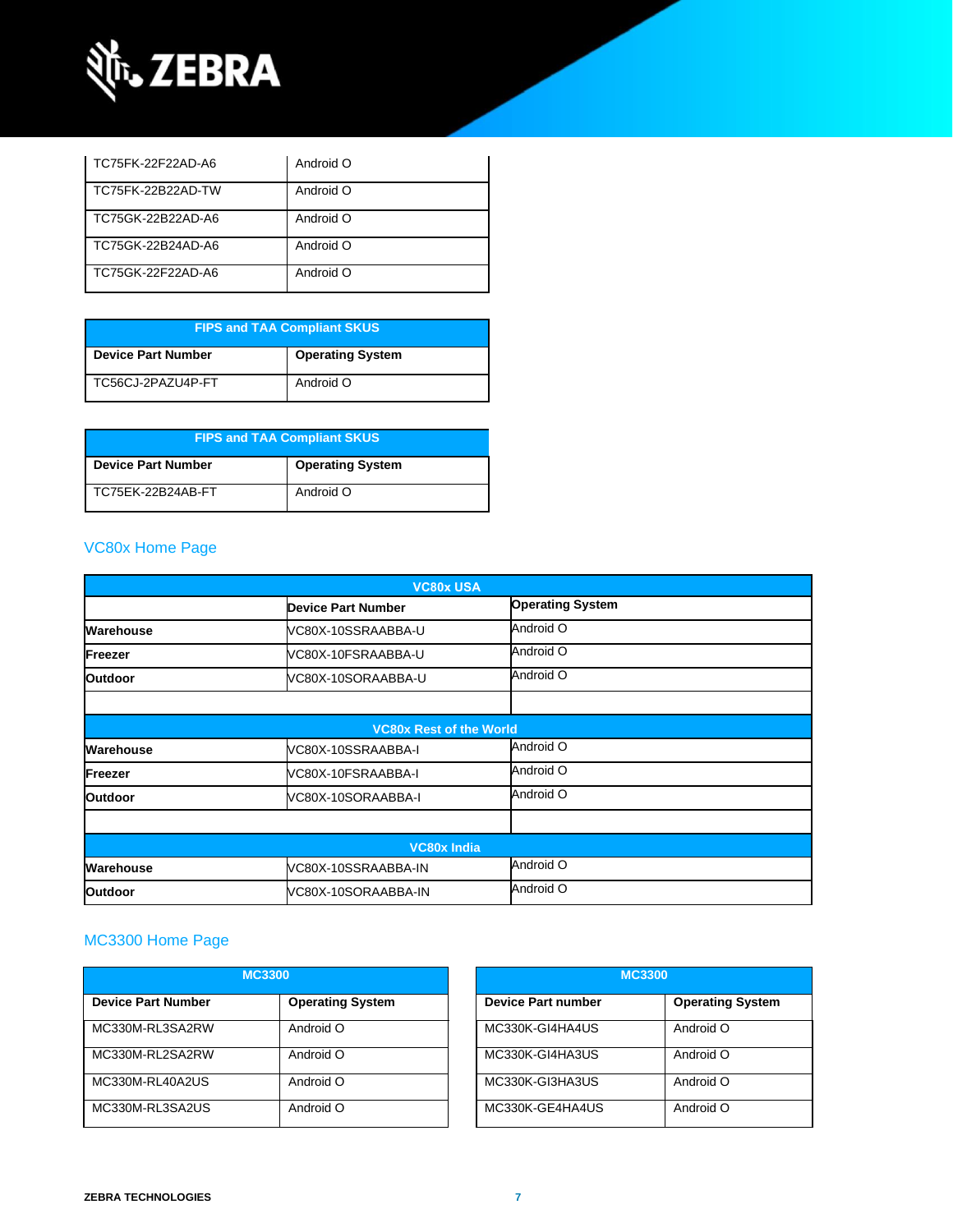

| MC330M-RL2SA2US | Android O | MC330K-GE4HA3US | Android O |
|-----------------|-----------|-----------------|-----------|
| MC330M-SL3HA2RW | Android O | MC330K-GE3HA3US | Android O |
| MC330M-SL2HA2RW | Android O | MC330K-GE2HA4US | Android O |
| MC330M-RL4SA2RW | Android O | MC330K-GE2HA3US | Android O |
| MC330M-GL4HA2RW | Android O | MC330K-SE2HA3RW | Android O |
| MC330M-GL40A2RW | Android O | MC330K-SE4HA3US | Android O |
| MC330M-GL3HA2RW | Android O | MC330K-SE3HA3US | Android O |
| MC330M-GL2HA2RW | Android O | MC330K-SE2HA3US | Android O |
| MC330M-GI4HA2RW | Android O | MC330K-SG3HA4RW | Android O |
| MC330M-GI4HA2IN | Android O | MC330K-SG2HA4RW | Android O |
| MC330M-GI3HA2RW | Android O | MC330K-SG4HA4US | Android O |
| MC330M-GI3HA2IN | Android O | MC330K-SG3HA4US | Android O |
| MC330M-GI30A2RW | Android O | MC330K-SG2HA4US | Android O |
| MC330M-GI2HA2RW | Android O | MC330K-GI3HA3IN | Android O |
| MC330M-RL3HA2RW | Android O | MC330K-SP2HA4RW | Android O |
| MC330M-SL4HA2US | Android O | MC330M-SN3HA2US | Android O |
| MC330M-SL3HA2US | Android O | MC330K-SN3HA3US | Android O |
| MC330M-RL4SA2US | Android O | MC330M-SN2HA2US | Android O |
| MC330M-RL3HA2US | Android O | MC330K-SL3HA3CN | Android O |
| MC330M-SN3HA2RW | Android O | MC330K-SI3HA3CN | Android O |
| MC330M-SI4HA2RW | Android O | MC330K-GL3HA3CN | Android O |
| MC330M-SI3HA2RW | Android O | MC330K-GI3HA3CN | Android O |
| MC330M-SI30A2RW | Android O | MC330K-SB2HA4RW | Android O |
| MC330M-SI2HA2RW | Android O | MC330M-SIMHA2RW | Android O |
| MC330M-SN4HA2US | Android O | MC330K-SP2HA3RW | Android O |
| MC330M-SI4HA2US | Android O | MC330M-GJ4HA2RW | Android O |
| MC330M-SI40A2US | Android O | MC330M-GJ4HA2IN | Android O |
| MC330K-GL4HA4RW | Android O | MC330M-GJ3HA2RW | Android O |
| MC330K-GL4HA3RW | Android O | MC330M-GJ3HA2IN | Android O |
| MC330K-GL3HA4RW | Android O | MC330M-GJ30A2RW | Android O |
| MC330K-GL3HA3RW | Android O | MC330M-GJ2HA2RW | Android O |
| MC330K-GL2HA3RW | Android O | MC330M-SK3HA2RW | Android O |
| MC330K-GI4HA4RW | Android O | MC330M-SJ4HA2RW | Android O |
| MC330K-GI4HA3RW | Android O | MC330M-SJ3HA2RW | Android O |
| MC330K-GI3HA4RW | Android O | MC330M-SJ30A2RW | Android O |
| MC330K-GI3HA3RW | Android O | MC330M-SJ2HA2RW | Android O |
| MC330K-GE4HA4RW | Android O | MC330M-SK4HA2US | Android O |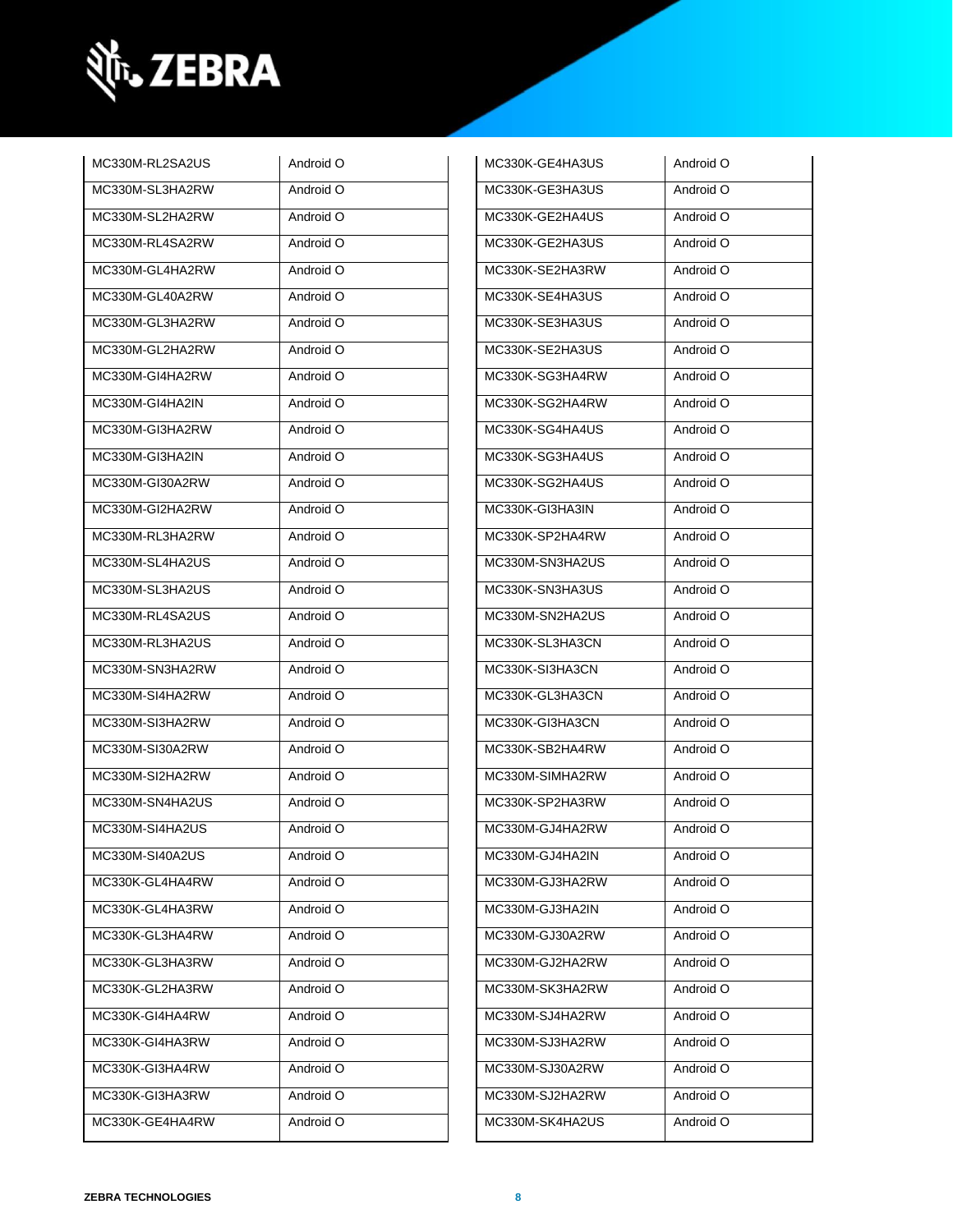

| MC330K-GE4HA3RW | Android O | MC330M-SJ4HA2US | Android O |
|-----------------|-----------|-----------------|-----------|
| MC330K-GE3HA3RW | Android O | MC330M-SJ40A2US | Android O |
| MC330K-GE2HA4RW | Android O | MC330K-GJ4HA4RW | Android O |
| MC330K-GE2HA3RW | Android O | MC330K-GJ4HA3RW | Android O |
| MC330M-SI3HA2US | Android O | MC330K-GJ3HA4RW | Android O |
| MC330K-SL4HA3RW | Android O | MC330K-GJ3HA3RW | Android O |
| MC330K-SL2HA3RW | Android O | MC330M-SJ3HA2US | Android O |
| MC330K-RL4HA3RW | Android O | MC330K-SK4HA3RW | Android O |
| MC330K-RL3HA3RW | Android O | MC330K-SK3HA3RW | Android O |
| MC330K-RL4HA3US | Android O | MC330K-SJ4HA3RW | Android O |
| MC330K-SN4HA3RW | Android O | MC330K-SJ3HA3RW | Android O |
| MC330K-SN3HA3RW | Android O | MC330K-SJ2HA3RW | Android O |
| MC330K-SI4HA3RW | Android O | MC330K-SK4HA3US | Android O |
| MC330K-SI3HA3RW | Android O | MC330K-SJ4HA3US | Android O |
| MC330K-SI2HA3RW | Android O | MC330K-SJ3HA3US | Android O |
| MC330K-SN4HA3US | Android O | MC330M-GJ4HA2US | Android O |
| MC330K-SI4HA3US | Android O | MC330M-GJ40A2US | Android O |
| MC330K-SI3HA3US | Android O | MC330M-GJ3HA2US | Android O |
| MC330K-RC4HA4RW | Android O | MC330M-GJ2HA2US | Android O |
| MC330K-RC3HA4RW | Android O | MC330K-SM4HA4RW | Android O |
| MC330K-RC4HA4US | Android O | MC330K-SM3HA4RW | Android O |
| MC330K-RC3HA4US | Android O | MC330K-SA4HA4RW | Android O |
| MC330M-GL4HA2US | Android O | MC330K-SA3HA4RW | Android O |
| MC330M-GL40A2US | Android O | MC330K-SM4HA4US | Android O |
| MC330M-GL3HA2US | Android O | MC330K-SM3HA4US | Android O |
| MC330M-GL2HA2US | Android O | MC330K-SA4HA4US | Android O |
| MC330M-GI4HA2US | Android O | MC330K-SA3HA4US | Android O |
| MC330M-GI40A2US | Android O | MC330K-GJ4HA4US | Android O |
| MC330M-GI3HA2US | Android O | MC330K-GJ4HA3US | Android O |
| MC330M-GI2HA2US | Android O | MC330K-GJ3HA3US | Android O |
| MC330K-SP4HA4RW | Android O | MC330K-GJ3HA3IN | Android O |
| MC330K-SP3HA4RW | Android O | MC330K-SM2HA4RW | Android O |
| MC330K-SB4HA4RW | Android O | MC330M-SK3HA2US | Android O |
| MC330K-SB3HA4RW | Android O | MC330K-SK3HA3US | Android O |
| MC330K-SP4HA4US | Android O | MC330M-SK2HA2US | Android O |
| MC330K-SP3HA4US | Android O | MC330K-SJ3HA3CN | Android O |
|                 |           |                 |           |

| MC330M-SJ4HA2US | Android O |
|-----------------|-----------|
| MC330M-SJ40A2US | Android O |
| MC330K-GJ4HA4RW | Android O |
| MC330K-GJ4HA3RW | Android O |
| MC330K-GJ3HA4RW | Android O |
| MC330K-GJ3HA3RW | Android O |
| MC330M-SJ3HA2US | Android O |
| MC330K-SK4HA3RW | Android O |
| MC330K-SK3HA3RW | Android O |
| MC330K-SJ4HA3RW | Android O |
| MC330K-SJ3HA3RW | Android O |
| MC330K-SJ2HA3RW | Android O |
| MC330K-SK4HA3US | Android O |
| MC330K-SJ4HA3US | Android O |
| MC330K-SJ3HA3US | Android O |
| MC330M-GJ4HA2US | Android O |
| MC330M-GJ40A2US | Android O |
| MC330M-GJ3HA2US | Android O |
| MC330M-GJ2HA2US | Android O |
| MC330K-SM4HA4RW | Android O |
| MC330K-SM3HA4RW | Android O |
| MC330K-SA4HA4RW | Android O |
| MC330K-SA3HA4RW | Android O |
| MC330K-SM4HA4US | Android O |
| MC330K-SM3HA4US | Android O |
| MC330K-SA4HA4US | Android O |
| MC330K-SA3HA4US | Android O |
| MC330K-GJ4HA4US | Android O |
| MC330K-GJ4HA3US | Android O |
| MC330K-GJ3HA3US | Android O |
| MC330K-GJ3HA3IN | Android O |
| MC330K-SM2HA4RW | Android O |
| MC330M-SK3HA2US | Android O |
| MC330K-SK3HA3US | Android O |
| MC330M-SK2HA2US | Android O |
| MC330K-SJ3HA3CN | Android O |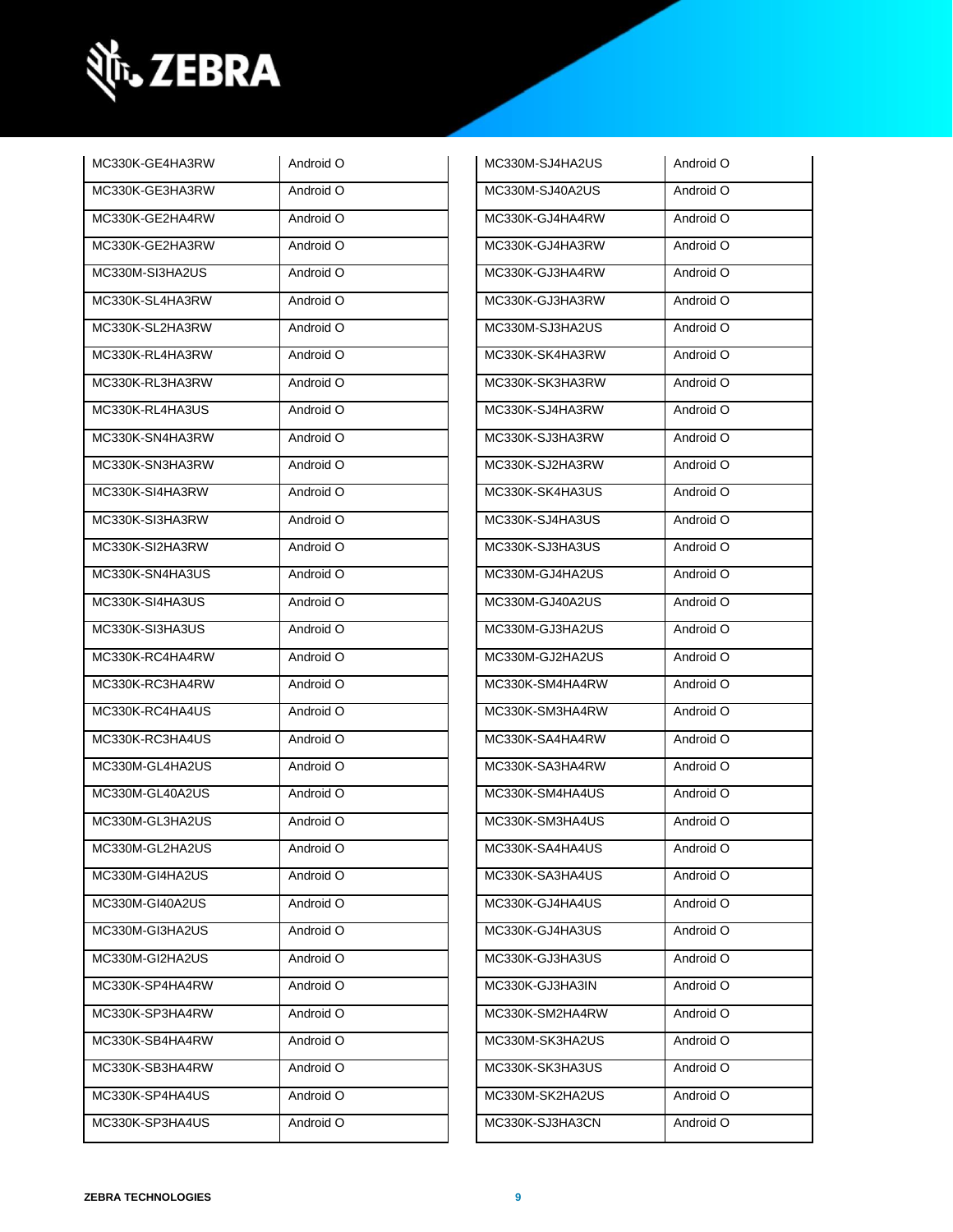

| MC330K-SB4HA4US | Android O | MC330K-GJ3HA3CN | Android O |
|-----------------|-----------|-----------------|-----------|
| MC330K-SB3HA4US | Android O | MC330K-SA2HA4RW | Android O |
| MC330K-SE4HA3RW | Android O | MC330K-SP2HA3RW | Android O |
| MC330K-SE3HA3RW | Android O | MC330K-GI2HA3RW | Android O |
| MC330K-GL4HA4US | Android O | MC330K-GJ2HA3RW | Android O |
| MC330K-GL4HA3US | Android O |                 | Android O |

| MC330K-GJ3HA3CN | Android O |
|-----------------|-----------|
| MC330K-SA2HA4RW | Android O |
| MC330K-SP2HA3RW | Android O |
| MC330K-GI2HA3RW | Android O |
| MC330K-GJ2HA3RW | Android O |
|                 | Android O |

| <b>MC3300R</b>            |                         | <b>MC3300R</b>            |                         |
|---------------------------|-------------------------|---------------------------|-------------------------|
| <b>Device Part Number</b> | <b>Operating System</b> | <b>Device Part Number</b> | <b>Operating System</b> |
| MC333R-GI2HA4IL           | Android O               | MC339R-GE2HA4CN           | Android O               |
| MC333R-GI2HA4CN           | Android O               | MC339R-GF2HA4CN           | Android O               |
| MC333R-GI4HA4CN           | Android O               | MC339R-GE4HA4CN           | Android O               |
| MC339R-GF4HA4CN           | Android O               |                           |                         |

| <b>MC3300R</b>            |                         |  |
|---------------------------|-------------------------|--|
| <b>Device Part Number</b> | <b>Operating System</b> |  |
| MC339R-GE2HA4CN           | Android O               |  |
| MC339R-GF2HA4CN           | Android O               |  |
| MC339R-GE4HA4CN           | Android O               |  |
|                           |                         |  |

## **Component Versions**

For detailed release notes, please refer [techdocs.zebra.com,](https://techdocs.zebra.com/) [developer.zebra.com](https://developer.zebra.com/)

| <b>Component / Description</b> | <b>Version</b>                       |
|--------------------------------|--------------------------------------|
| <b>Product Build Number</b>    | 02-32-04.00-ON-U07-STD               |
| <b>Android Version</b>         | 8.1.0                                |
| <b>Linux Kernel</b>            | 3.10.84                              |
| <b>Android SDK Level</b>       | 27                                   |
| <b>Platform</b>                | QC8956                               |
| <b>Bluetooth Stack</b>         | 4.1                                  |
| <b>Flash Size</b>              | 16/32GB                              |
| <b>RAM Size</b>                | 2/4GB                                |
| <b>Scanning Framework</b>      | 23.2.8.0                             |
| <b>SimulScan</b>               | 4.0.5                                |
| <b>SimulScanEngine</b>         | 3.0.1                                |
| <b>DataWedge</b>               | 8.1.47                               |
| <b>EMDK</b>                    | 8.1.9.2709                           |
| <b>MXMF/OSX</b>                | MXMF: 10.1.0.47 / OSX: QCT.81.8.12.6 |
| <b>WiFi</b>                    | FUSION_BA_2_11.1.0.004_O             |
|                                | Radio: BA_2_11.1.0.002_O             |
|                                | Application: BA_2_11.1.0.003_O       |
|                                | Middleware: BA_2_11.1.0.003_O        |
|                                | Firmware: 7.35.205.8_20200421        |
| <b>NFC</b>                     | NFC_NCIHALx_AR003C.8.3.0_O_OpnSrc    |
| <b>PTT</b>                     | 3.1.46                               |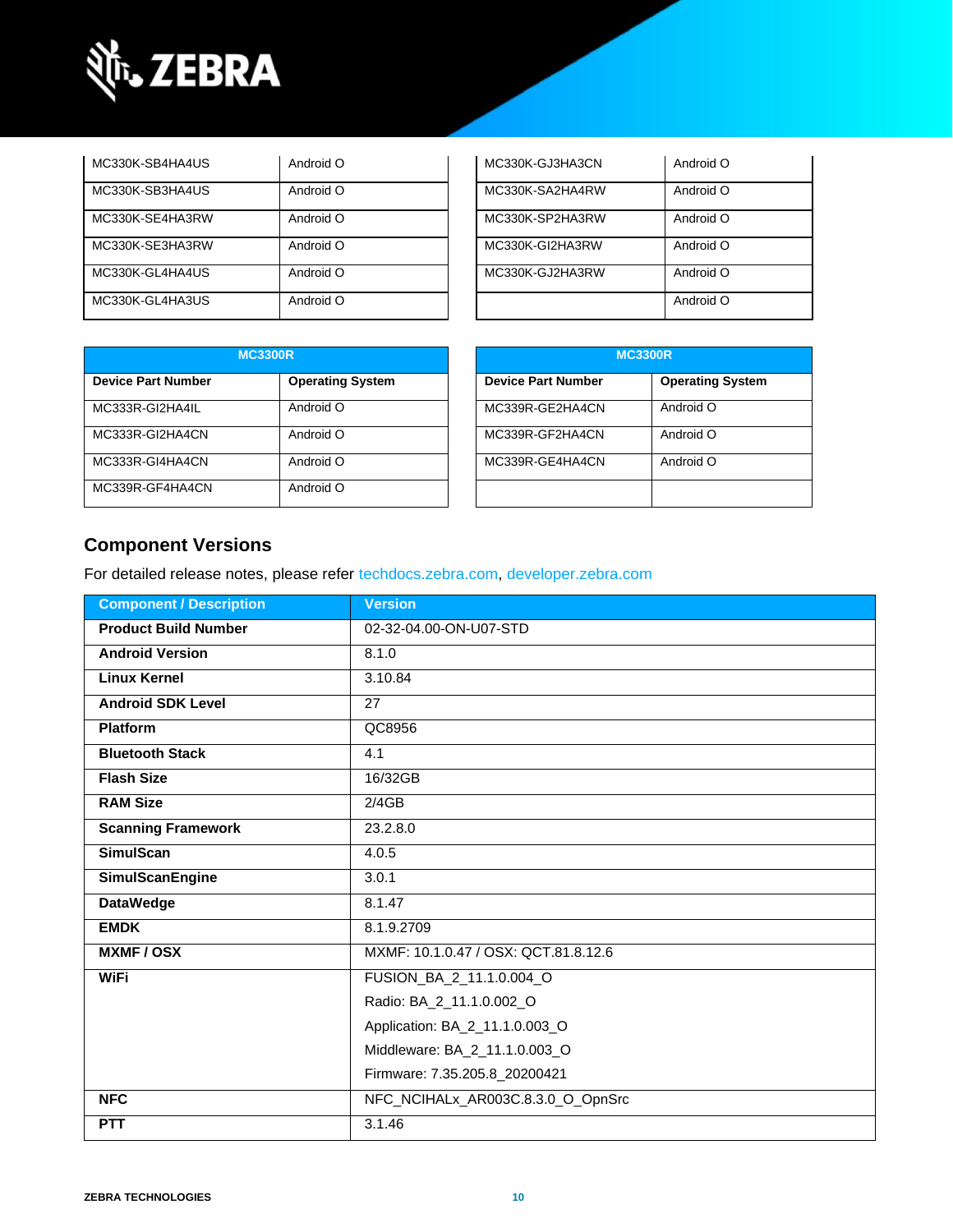

| <b>Touch FW</b>                  | TC70x/TC75x: 1.9-Stylus-1-0                                            |  |
|----------------------------------|------------------------------------------------------------------------|--|
|                                  | TC51/TC56: 1.8-Stylus-2-0                                              |  |
| <b>RxLogger</b>                  | 5.4.12.0                                                               |  |
| <b>Bluetooth Pairing Utility</b> | 3.16                                                                   |  |
| <b>Zebra Data Service</b>        | 7.0.0.1005                                                             |  |
| <b>Files</b>                     | 8.1.0                                                                  |  |
| <b>Stage Now</b>                 | 4.3.2.3                                                                |  |
| <b>Battery Swap</b>              | 1.0                                                                    |  |
| <b>User Guide</b>                | TC51: 1.0, TC56: 2.0, TC70x/TC75x: 1.0.0                               |  |
| Camera                           | 2.0.002                                                                |  |
| <b>MSRN</b>                      | 2.01                                                                   |  |
| Zebra Volume Control (ZVC)       | 2.1.0.14                                                               |  |
| <b>Battery Manger</b>            | 1.4.2                                                                  |  |
| <b>ActiveEdge</b>                | 2.5.16                                                                 |  |
| <b>WorryFree WiFi Analyzer</b>   | WFW_BA_2_6.0.0.002_O                                                   |  |
| <b>Device Central</b>            | 2.1.0.17                                                               |  |
| Zebra Software License Manager   | 4.0.2                                                                  |  |
| <b>Audio</b>                     | 0.8.0.0                                                                |  |
| <b>Acoustic Profiles</b>         | TC51: General: AO1.1 Cellular: N/A                                     |  |
|                                  | TC51HC: General: AO2.2 Cellular: N/A                                   |  |
|                                  | TC70x: General: BO1.2 Cellular: N/A                                    |  |
|                                  | TC56: General: AO3.1 Cellular: AO3.2                                   |  |
|                                  | TC75x: General: BO2.2 Cellular: BO2.1                                  |  |
|                                  | VC80x: General: EO1.1 Cellular: N/A                                    |  |
|                                  | MC33x: General: DO1.1 Cellular: N/A                                    |  |
| <b>OemInfo</b>                   | 9.0.0.64                                                               |  |
| <b>Enterprise Keyboard (EKB)</b> | 2.2.2.3                                                                |  |
| Webview                          | 83.0.4103.83                                                           |  |
| <b>RFID Module</b>               | MC3300R: PAAEES00-001-R03                                              |  |
| <b>RFID Radio</b>                | MC3300R: 2.0.30.0                                                      |  |
| Zebra RFID Mobile (Demo App)     | MC3300R: 1.0                                                           |  |
| <b>RFID Manager Application</b>  | MC3300R: 2.0.10.3                                                      |  |
| <b>RFID System Service</b>       | MC3300R: 2.0.4.2                                                       |  |
| <b>Baseband</b>                  | ATLAS-W200720A-008.2-00033.0                                           |  |
| <b>Fingerprint</b>               | Zebra/TC70x/TC70x:8.1.0/02-32-04.00-ON-U07-STD/401:user/release-keys   |  |
|                                  | Zebra/TC51/TC51:8.1.0/02-32-04.00-ON-U07-STD/401:user/release-keys     |  |
|                                  | Zebra/TC51/TC51HC:8.1.0/02-32-04.00-ON-U07-STD/401:user/release-keys   |  |
|                                  | Zebra/TC75x/TC75x:8.1.0/02-32-04.00-ON-U07-STD/401:user/release-keys   |  |
|                                  | Zebra/TC75x/TC75xDF:8.1.0/02-32-04.00-ON-U07-STD/401:user/release-keys |  |